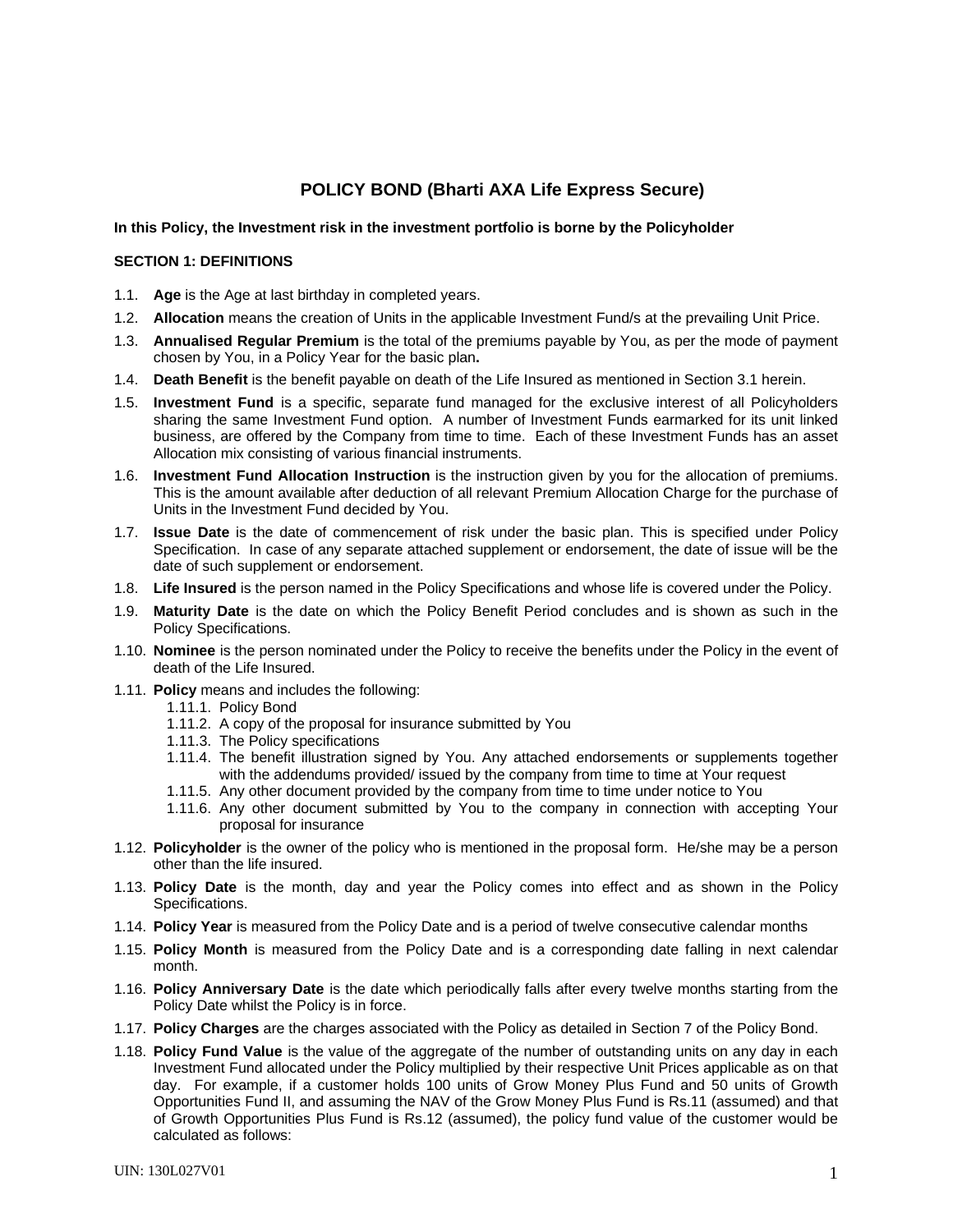| Grow Money Plus Fund:           | 100 units x Rs.11         | = Rs.1100   |
|---------------------------------|---------------------------|-------------|
| Growth Opportunities Plus Fund: | 50 units x Rs.12 = Rs.600 |             |
| Policy Fund Value:              |                           | $=$ Rs.1700 |

- 1.19. **Policy Benefit Period** is the number of Policy Years for which the Policy continues, starting from the Policy Date and ending on the Maturity Date and is mentioned in the Policy Specifications. (For example: if Policy Date is 21st September 2009 and the maturity date 20th September 2034, the period between the two dates will be the policy benefit period (including those dates)).
- 1.20. **Policy Specifications** is that section of the policy which contains a brief description of the Policy, such as Policy Number, Policy date, Maturity date and Policy Benefit Period and forms an integral part of the Policy Bond.
- 1.21. **Switch** is the facility allowing the Policyholder to change the investment pattern by moving from one Investment Fund to another Investment Fund(s) amongst the Investment Fund(s) offered under the Policy.
- 1.22. **Sum Assured** is the life insurance cover opted by You for the basic plan and is shown in the Policy Specifications.
- 1.23. **The Company** means Bharti AXA Life Insurance Company Limited.
- 1.24. **Top Up Premium** is the additional amount of premium paid by You over and above Annualised Regular Premiums till date.
- 1.25. **Unit** is a portion or a part of the underlying Investment Fund purchased from the premiums under the Policies.
- 1.26. **Unit Price** is the value per Unit of each Investment Fund calculated in accordance with Section 5.4.
- 1.27. **Valuation Date** is the date on which the Unit Price of the Investment Fund is determined in accordance with the Valuation provisions of this Policy and as mentioned in Section 5.4.
- 1.28. **You/Your/Yours** is and refers to the Policyholder as mentioned in the proposal form.

#### **SECTION 2: GENERAL PROVISIONS**

#### **2.1 Product Description**

'Bharti AXA Life Express Secure' is the name of the unit linked insurance product.

This is a Non Participating Policy, ie:- the Policy does not provide for participation in the distribution of surplus or profits that may be declared by The Company.

The benefits payable under the Policy are linked to the Investment Fund/s and the respective Investment Fund performance. Being a unit linked Policy the Policyholder has the option to allocate the Annualised Regular Premium and Top Up Premium, if any, among one or more of the Investment Fund(s) as per the conditions of the Policy. You may choose to allocate the premium among a maximum number of Investment Funds at any time during the Policy Benefit Period, which is currently limited to six.

The maximum Sum Assured under all policies bought under "Bharti AXA Life Express Secure" cannot exceed the limits as per the table below:

| Age at entry  | <b>Maximum Sum Assured</b> |
|---------------|----------------------------|
| 5 - 45 years  | Rs. 10,00,000              |
| 46 - 55 years | Rs. 5,00,000               |

At inception of the Policy, You have the option of selecting the payout year in which the Guaranteed Special Addition (GSA) will be payable, subject to the Policy being in force. These options are:

| <b>GSA Payout Option</b> | <b>Policy Year in which</b><br><b>GSA will be payable</b> |
|--------------------------|-----------------------------------------------------------|
| Option 1                 | End of 10 <sup>th</sup> Year                              |
| Option 2                 | End of 15 <sup>th</sup> Year                              |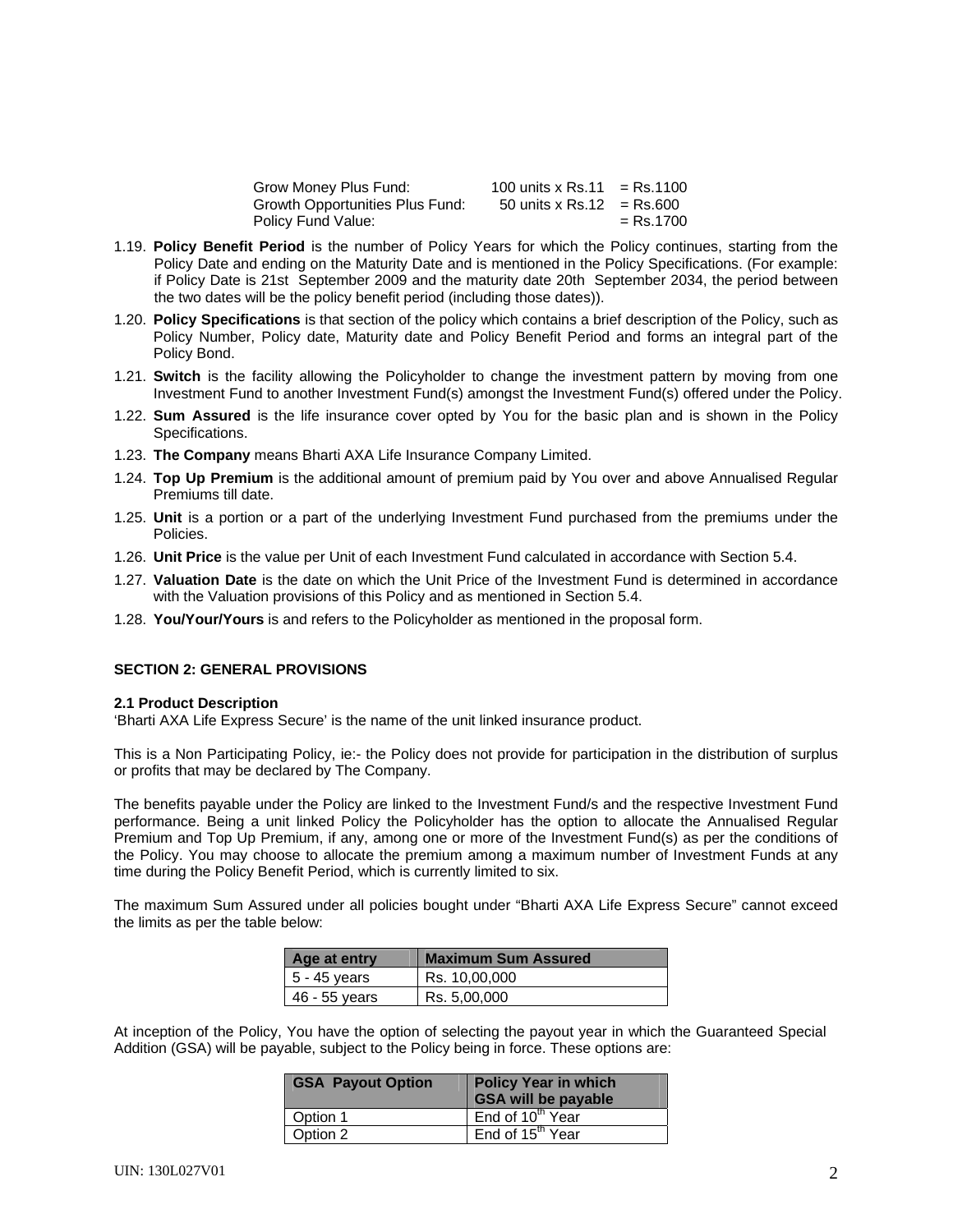This payout option once chosen at the commencement of the Policy cannot be altered.

Only a duly authorised officer of The Company has the power to change the Policy as per the request of the Policyholder. Neither an agent nor anyone other than a duly authorised officer of The Company has the power to waive any of the rights or requirements of the Policy.

The name of the product/ investment fund(s) does not in any way indicate the quality/ performance of the product/ fund(s), its future prospects or returns.

### **2.2 Assignment**

The Policyholder can assign the Policy to another person / legal entity and in that event the Policyholder will be referred to as Assignor and the person/ legal entity to whom the Policy is assigned will be referred to as the Assignee. Assignment of the Policy requires satisfactory written notice in the form specified by The Company accompanied by the original Policy Bond to be sent to The Company at its registered office or any of the Company's branches. The assignment would either be endorsed upon the Policy Bond or documented by a separate instrument, signed in either case by the Assignor stating specifically the fact of the assignment. The Company will not express any opinion on the validity or legality of the Assignment. Assignment can be done only for the entire Policy. Any assignment shall automatically cancel a nomination made earlier.

#### **2.3 Nomination**

Where the Policyholder is also the Life Insured, the Policyholder may at any time before the Maturity date, nominate one or more person/(s) as a Nominee to receive the Death Benefits in the event of the death of the Life Insured before Maturity date.

If the nominee is below 18 years of Age ("minor"), You shall appoint a person aged above 18 years to receive the Death Benefits during the minority of the nominee. The person so appointed shall be referred to as "Appointee".

Policyholder can make a nomination only with regard to the entire Policy. If no Nominee is alive at the time of death of the Life Insured, the legal heirs of the deceased life assured shall be entitled to the death benefits. However, where the Policyholder and Life Insured are different persons, the Policyholder or Policyholder's legal heirs, as the case may be, shall be entitled to receive the Death Benefits in the event of death of the Life Insured.

If you wish to change the nominee, you will have to give notice of such a change, in writing to the Company. Such a change in nomination shall be effective only if the said notice is registered by the Company in its records and endorsed. A written acknowledgement of having registered such change shall be issued by The Company to You.

#### **2.4 Suicide Exclusion**

If the Life Insured under the Policy, whether medically sane or insane, commits suicide, within one year of the Issue Date the Policy shall be void and The Company will only be liable to pay all the Premiums paid by You as on the date following the intimation of death.

If the Life Insured under the Policy, whether medically sane or insane, commits suicide, within one year of the date of reinstatement of the Policy, the Policy shall be void and The Company will only be liable to pay the Policy Fund Value as on the Valuation Date following the intimation of death.

#### **2.5 Validity**

The Policyholder and the Life Insured under the Policy have an obligation to disclose every fact material to assessment of the risk of issuing the Policy. Failure to disclose or misrepresentation of a material fact, will allow The Company to deny any claim, subject to the provisions of Section 45 of the Insurance Act, 1938.

As per Section 45, no Policy of Life Insurance effected before the commencement of this Act shall after the expiry of two years from the date of commencement of this Act and Policy of Life Insurance effected after the coming into force of this Act shall, after the expiry of two years from the date on which it was effected be called in question by an Insurer on the ground that the statement made in the proposal or in any report of a medical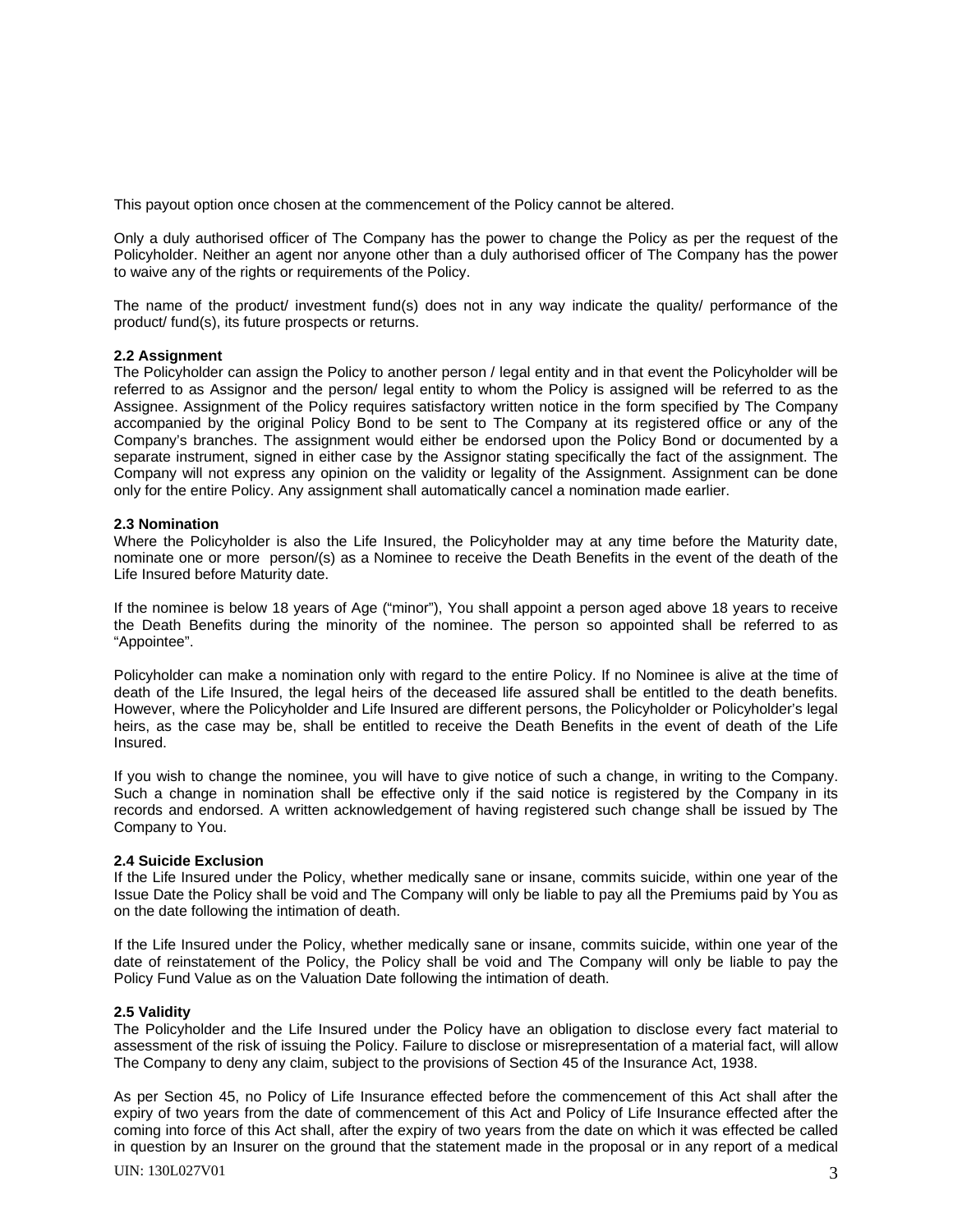officer, or referee, or friend of the Life Insured, or in any document leading to the issue of the Policy, was inaccurate or false, unless the Insurer shows that such statement was on a material matter or suppressed facts which it was material to disclose and that it was fraudulently made by the Life Insured and that the Life Insured knew at the time of making it that the statement was false or that it suppressed facts which was material to disclose.

Provided that nothing in this section shall prevent the Insurer from calling for proof of Age at any time if it is entitled to do so, and no Policy shall be deemed to be called in question merely because the terms of the Policy are adjusted on subsequent proof that the Age of the Life Insured was incorrectly stated in the proposal.

### **2.6 Misstatement of age or gender**

The charges payable under the Policy, more specifically mentioned under Section 7, have been calculated on the basis of the age and / or gender of the Life Insured as declared in the proposal form.

Without prejudice to The Company's other rights and remedies including those under the Insurance Act, 1938, if the age or gender of the Life Insured has been misstated or incorrectly mentioned, then the Company will determine the Policy Charges as described in Section 7, using the correct age and gender. This may be done in any of the following manner:

- (a) If the correct age is higher than the age declared in the proposal form, the Policy Charges payable under the Policy shall be altered corresponding to the correct age of the Life Insured from the Policy Date and the Proposer / Life Insured shall pay to The Company, the difference between the Policy Charges charged at such lower rate (more specifically mentioned under Section 7) and such re-calculated higher rate retrospectively from the Policy Date.
- (b) If the correct age of the Life Insured is lower than the age declared in the proposal form, the Policy Charges payable under the Policy shall be altered corresponding to the correct age of the Life Insured from the Policy Date and The Company may adjust the difference by adding Units corresponding to the difference between the Policy Charges charged at such higher rate and the Policy Charges chargeable at such recalculated lower rate retrospectively from the Policy Date.

Notwithstanding the above The Company may terminate the Policy and refund the Surrender Value if the Life Insured's correct date of birth/age is such as would have made him/her uninsurable

### **2.7 Primary Claim documents**

The Company would require the following primary documents in support of a claim to enable processing of the claim under the Policy:

- For Surrender/Maturity Benefit:
- Original Policy Bond;
- For Death Benefit:
	- Original Policy Bond;
	- Death Certificate of the Life Insured; and
	- Claimant's Statement

The Company is entitled to call for additional documents based on the conditions among others the duration of the Policy and the circumstances of the death, accident or illness.

### **2.8 Notice**

.

Any notice issued to You under the Policy shall be dispatched by post or through electronic mail or telephone facsimile transmission to Your updated address/es in the records of The Company and shall be deemed to have been received by You within three business days after such dissemination. Any such notice will run from the time You are deemed to have received such notice.

### **2.9 Free look option**

If You disagree with any of the terms and conditions of the Policy, You have the option to return the original Policy Bond alongwith a letter stating reasons for the objection within 15 days of receipt of the Policy Bond ("the free look period"). The Policy will accordingly be cancelled and an amount equal to the Premium received less (stamp duty and underwriting expenses incurred by The Company) will be refunded to the Policyholder. All the rights under the Policy shall stand extinguished immediately on the cancellation of the Policy under the free look option.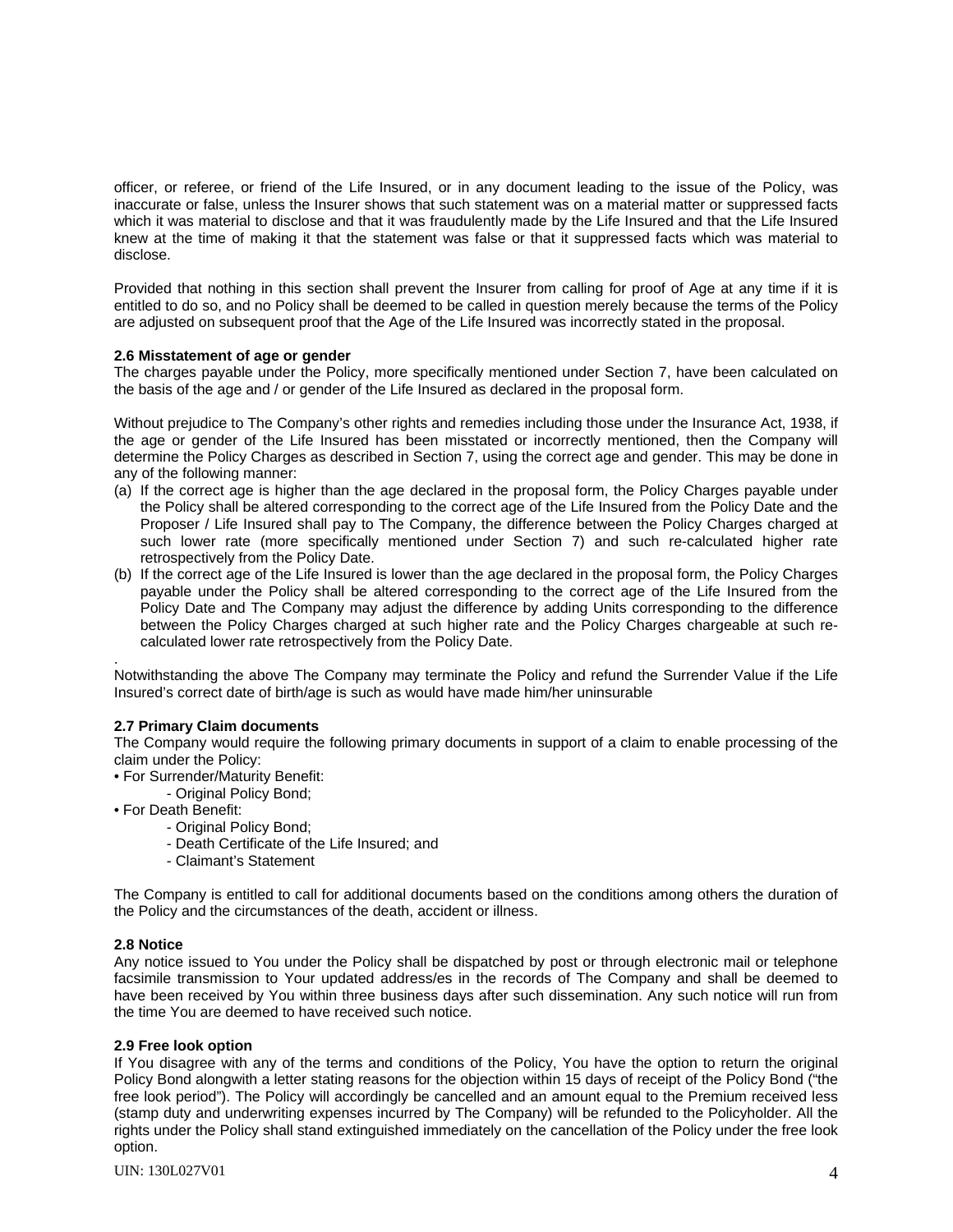# **SECTION 3: POLICY BENEFITS**

### **3.1 Death Benefit**

Subject to admission of claim by the Company, upon the death of the Life Insured, during the Policy Benefit Period, the Company will pay to the Nominee, the Death Benefit as follows:-

In case of Death of the Life Insured during the First Policy Year, 50% of Sum Assured will be payable.

### **Second Policy Year onwards**

¾ **Before Guaranteed Special Additions are paid for GSA Payout option 1**

Higher of:

- The Policy Fund Value plus 110% of first year Annualised Regular Premium; or
- The Sum Assured less all withdrawals (other than made out of top up premium) made in accordance with the Partial Withdrawals provision of the Policy in the twelve months preceding the death of the Life Insured.

# ¾ **Before Guaranteed Special Additions are paid for GSA Payout option 2**

Higher of:

- The Policy Fund Value plus 150% of first year Annualised Regular Premium; or
- The Sum Assured less all withdrawals (other than made out of top up premium) made in accordance with the Partial Withdrawals provision of the Policy in the twelve months preceding the death of the Life Insured.

# ¾ **After Guaranteed Special Additions are paid**

Higher of:

- The Policy Fund Value; or
- The Sum Assured less all withdrawals (other than made out of top up premium) made in accordance with the Partial Withdrawals provision of the Policy in the twelve months preceding the death of the Life Insured.

The payment of Death Benefit is made by cancellation of the outstanding Units under the Policy. For the cancellation of Units, the applicable Unit Price would be in accordance with the provisions contained in Section 6.2

### **3.2 Maturity Benefit**

Subject to the Policy being in effect, the Policy Fund Value shall be payable to You on the Maturity Date.

The Policyholder shall be entitled to choose any one of the following options for claiming the Maturity Benefit:

- 1. Lump sum payment of the Policy Fund Value; or
- 2. Withdrawal of Maturity Benefit at regular intervals chosen by You during the Extended Maturity Period; or
- 3. A combination of the above mentioned two options.

The Extended Maturity Period is the period not exceeding five years commencing from the Maturity Date and is an option available to the Policyholder. The Policyholder is not entitled to any life insurance benefit or option of partial withdrawals or Switches between Investment Funds during this period. However at any time during the extended maturity period, the policyholder can withdraw the balance available Policy Fund Value as on that date.

In case of option 2 or 3, the inherent risk of fluctuating markets during the Extended Maturity Period, in respect of Policy Fund Value shall be borne by the Policyholder and applicable Fund Management Charge as specified in Section 7.3 will be levied.

If the Life Insured dies during the Extended Maturity Benefit Period, then the existing Policy Fund Value as on date of intimation of death, shall be paid to the Nominee (where Life Insured and Policyholder are one and the same person) or Policyholder (where Life Insured and Policyholder are different persons) and the Policy will stand terminated.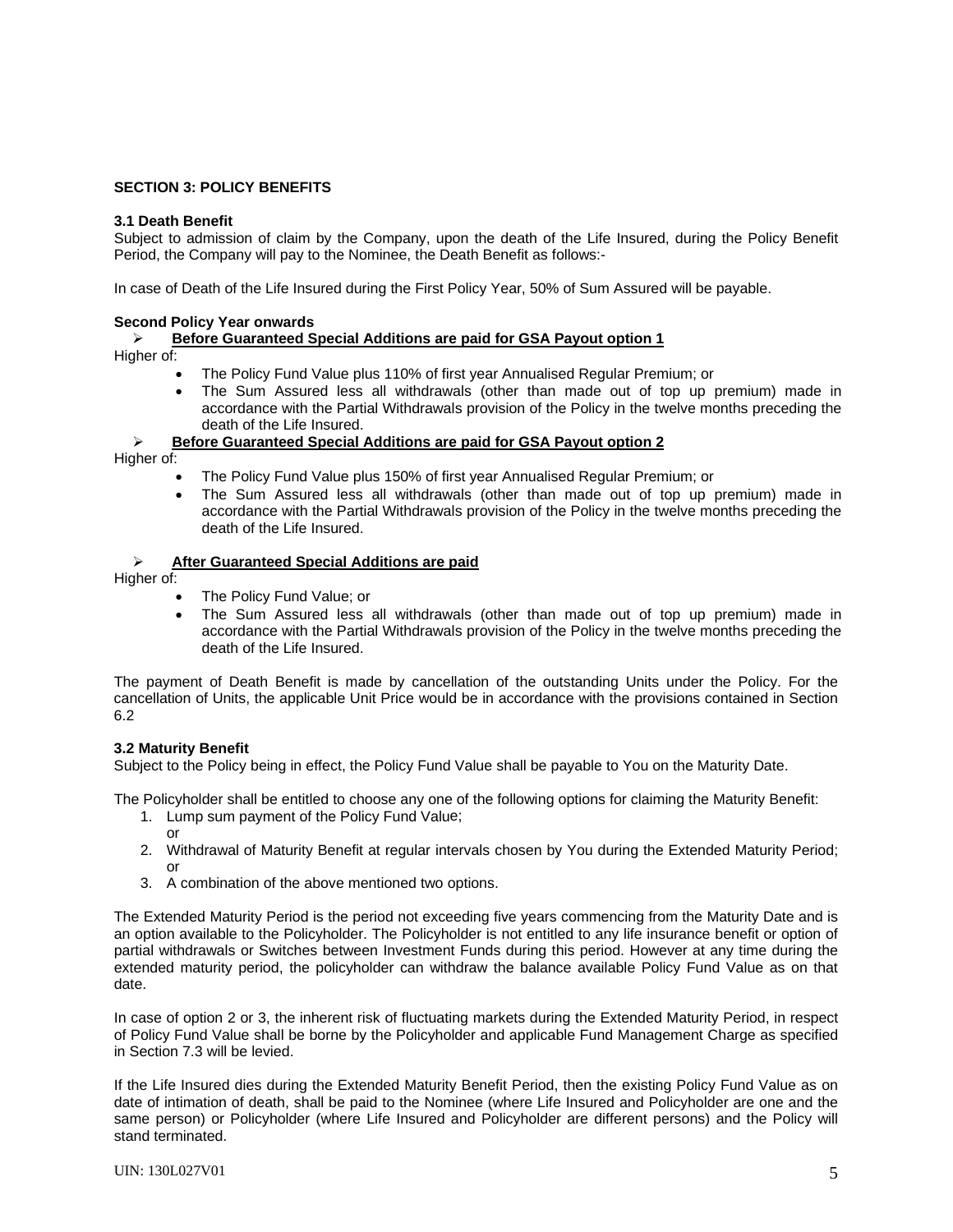The Policyholder is required to apply to The Company, in the specified form, intimating of the choice of the Maturity Benefit option, atleast 90 days prior to the Maturity Date. The default option in case of non-receipt of such an application would be Option 1 as mentioned above.

#### **3.3 Guaranteed Special Addition**

At inception of the Policy, You have the option of selecting the payout year in which the Guaranteed Special Addition (GSA) will be payable, subject to the Policy being in force. These options are:

| <b>GSA Payout Option</b> | <b>Policy Year in which</b><br><b>GSA will be payable</b> |
|--------------------------|-----------------------------------------------------------|
| Option 1                 | End of 10 <sup>th</sup> Year                              |
| Option 2                 | End of 15 <sup>th</sup> Year                              |

This payout option once chosen at the commencement of the Policy cannot be altered. Subject to Policy being in force, the Guaranteed Special Addition payable will be as shown in the table below and will be credited to the Investment Fund*:*

| <b>GSA Payout Option</b>                               | <b>Option 1</b> | <b>Option 2</b> |
|--------------------------------------------------------|-----------------|-----------------|
| GSA as a percentage of Annualised Regular<br>I Premium | 110%            | 150%            |

The Guaranteed Special Addition Option once chosen at the inception of the Policy cannot be altered. No Guaranteed Special Addition is payable in case the policy is surrendered before the Guaranteed Special Addition payout year.

### **3.4 Special Additions**

Subject to the Policy being in effect, Special Additions of 2.50% of the Average Policy Fund Value will be credited to the Investment Fund as per the table given below:

| <b>GSA Payout</b><br><b>Option</b> | Credited to investment fund at the end of policy year |
|------------------------------------|-------------------------------------------------------|
| Option 1                           | 15, 20 and 25 years                                   |
| Option 1                           | 20 and 25 years                                       |

The Average Policy Fund Value is equal to the average of the Policy Fund Value as on the last date of each of the preceding 36 months.

### **3.5 Partial Withdrawal of Units**

The Policyholder has the option to apply for Partial Withdrawal of cash from the Policy Fund Value in the specified form, at any time after the completion of three Policy Years, provided the Policy is in force. This withdrawal shall be subject to prevalent administrative rules regarding minimum and maximum withdrawal amounts. The current limit on the minimum withdrawal is Rs.1,000. Additionally, the maximum Partial Withdrawal amount should not exceed 20% of the Policy Fund Value in that Policy Year. In case the Policy Fund Value becomes less than 120% of Annualised Regular Premium after the Partial Withdrawal, the Policy will be terminated

In a policy year, you are entitled to make only two partial withdrawals, subject ot the limit of minimum and maximum Partial Withdrawal amount. These two Partial Withdrawals in a Policy Year are free of charge.

For the Partial Withdrawal, the cancellation of Units shall first be done from the Policy Fund Value corresponding to the Top Up Premiums paid till then subject to the Top-Up Premium having been invested for three completed years from the date of payment of such Top Up Premium. However this condition will not apply if the Top Up Premium is paid during the last three years of the Policy Benefit Period.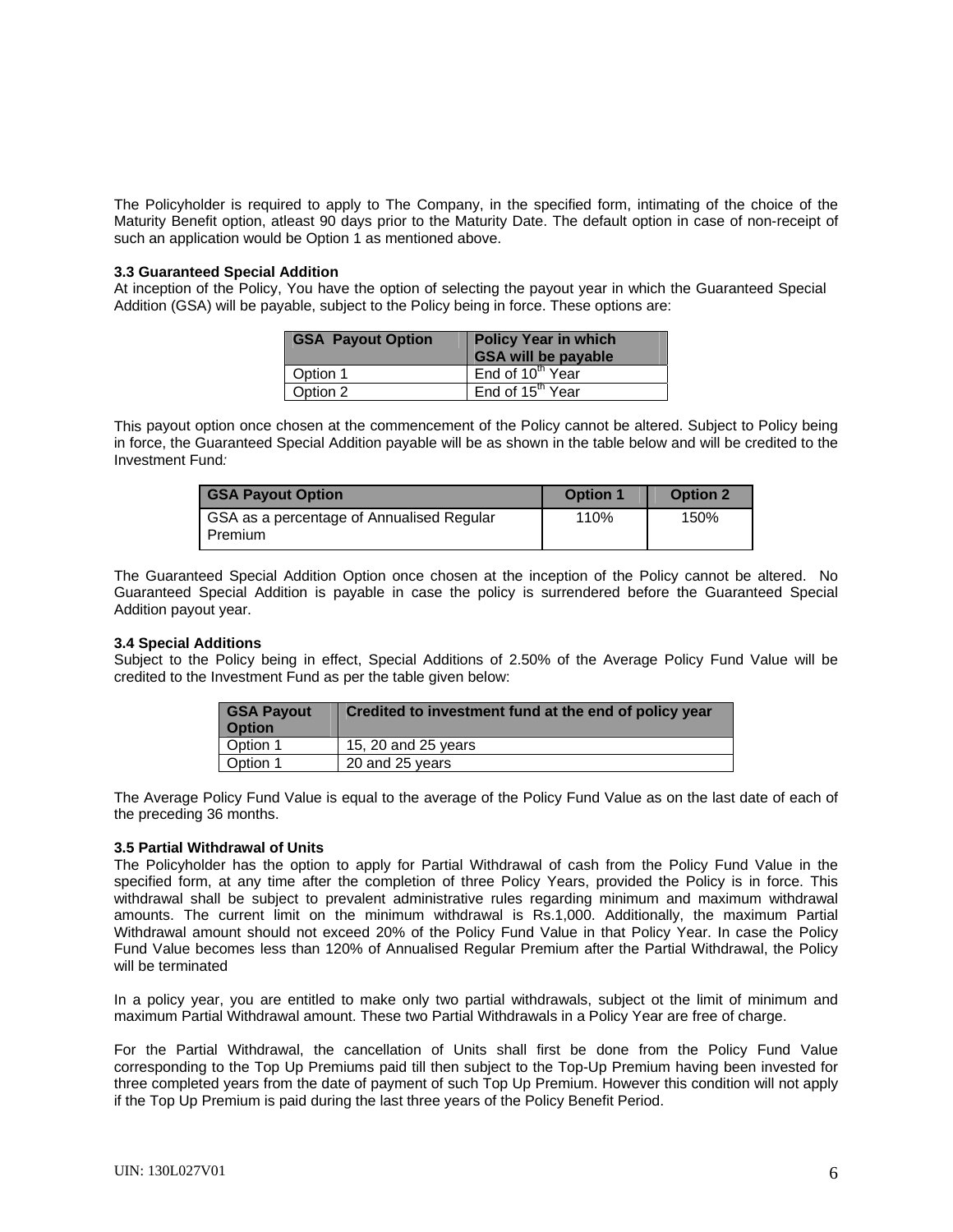In case the Life Insured is a minor, the facility of Partial Withdrawal from the Policy can only be availed once the Life Insured has attained the Age of 18 years.

#### **3.6 Full Withdrawal of Units (Policy Surrender)**

The Policyholder has the option to apply for Surrender of the Policy. Surrender of the Policy shall terminate the Policy and extinguish all Your rights, benefits and interests in the Policy.

Surrender Value in the first Policy Year is equal to the Annual Regular Premium received in the first Policy Year less Surrender Charge as applicable on the date of request of surrender. Please refer Section 7.5 for Surrender Charges.

Surrender Value after the first Policy Year is equal to the Policy Fund Value less Surrender Charge applicable for the Policy Year when on the date of request of surrender. Please refer Section 7.5 for Surrender Charges.

If the Policy is surrendered before the completion of three Policy Years then the surrender value, calculated as at the date of the request of such surrender by the Policyholder shall be frozen and shall become payable after the completion of three Policy Years.

#### **3.7 Change in the Investment Fund Allocation (Premium Redirection)**

The Investment Fund Allocation as chosen by You at the time of inception of the Policy can be modified only after the first Policy Year by submitting the Investment Fund Allocation Instruction. Units will be created in each of the prevalent Investment Funds for all the future premiums as per the modified Investment Fund Allocation Instruction.

The Investment Fund Allocation Instruction is subject to a minimum Allocation percentage in a chosen Investment Fund/s, which is currently 5%. Currently, the number of Investment Funds for Allocation is six. The change in the Investment Fund Allocation will be effective from the next premium due date

### **SECTION 4: POLICY PREMIUMS**

**4.1** Total Monthly/Quarterly/Half yearly/Annual Premium is mentioned in the Policy Specifications as the premium payable by You on the due dates for payment in the mode chosen. Such premium is payable on the due date for payment and in any case not later than the grace period of 30 days from due date.

**4.2** Premiums received by the Company (net of the relevant Premium Allocation Charge) is used to create Units in the relevant Investment Funds for Allocation to the Policy Fund in accordance with the Investment Fund Allocation Instruction then in effect under the Policy. The Units will be created on the Valuation Dates of the relevant Investment Fund/s as per the provisions of the section 6 contained herein.

**4.3** Top Up Premium: At any time during the Policy Benefit Period after the completion of first Policy Year, You may in addition to Your Annualised Regular Premium, apply for payment of Top Up Premium in the specified form, subject to the following conditions:

- The Policy is in effect; and
- Annualised Regular Premium due till the date of application has been paid in full; and
- Total of the Top Up Premiums does not exceed an amount equivalent to 25% of the total Annualised Regular Premium of the Basic Plan paid up to the date of the application.

Top Up Premium has no effect on the Sum Assured. As per the applicable administrative rules of The Company, the minimum amount of Top Up Premium is Rs.1,000.

The creation of Units with the Top Up Premium (net of the relevant Premium Allocation Charge) in the relevant Investment Funds will be made in accordance with the Investment Fund Allocation Instructions for that particular Top Up Premium. The Units will be created on the Valuation Dates of the relevant Investment Funds as per the provisions mentioned in Section 6 herein.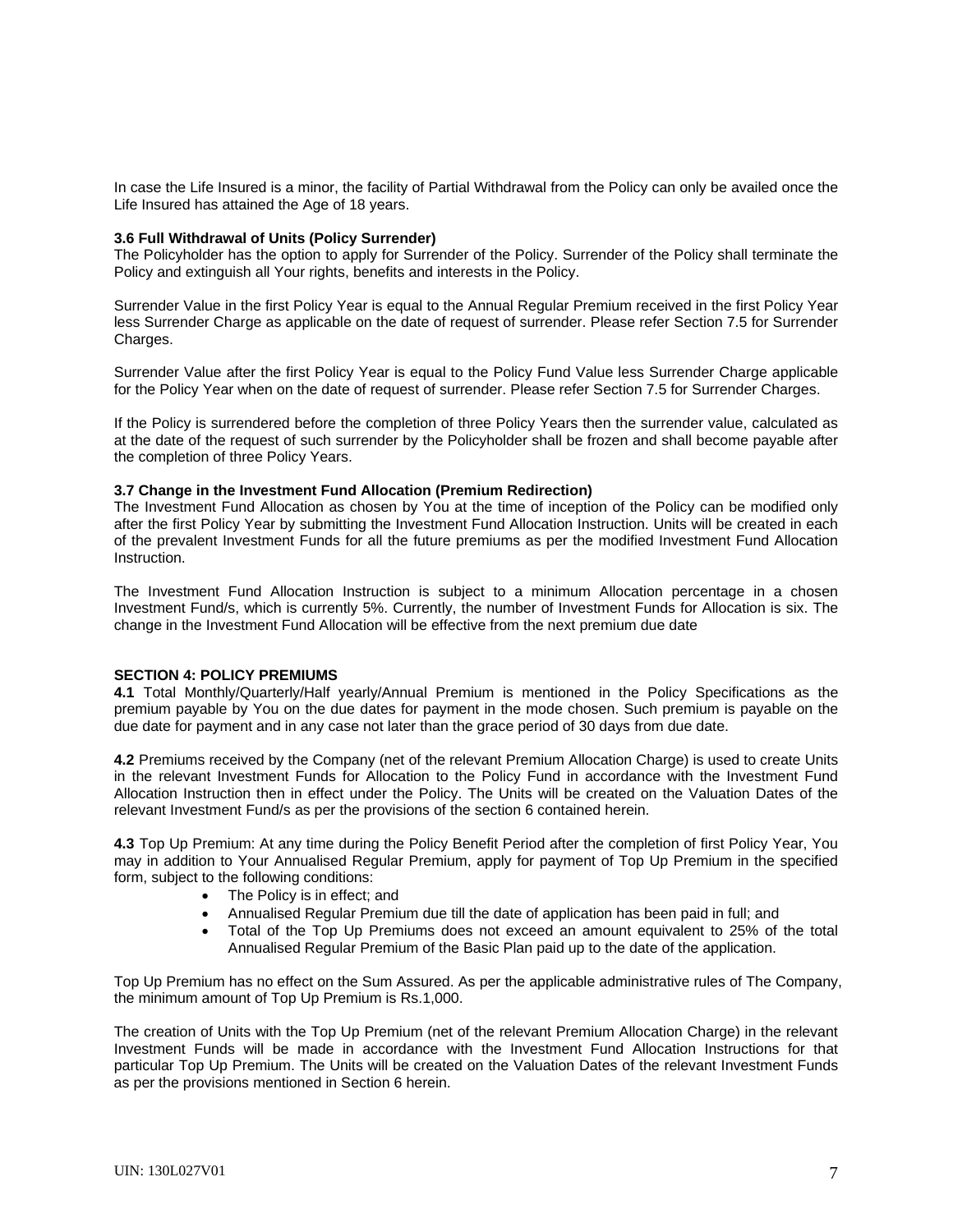Top Up Premium is subject to a lock in period of three years from the date of making such a Top Up Premium for Partial Withdrawals. However this condition of the minimum lock in period will not apply if the Top Up Premium is paid during the last three years of the Policy Benefit Period from the Maturity Date.

**4.4** Change in the Annualised Regular Premium/Sum Assured of the basic plan:- Any increase or decrease in the Annualised Regular Premium or Sum Assured is not allowed under this Policy.

#### **4.5 Discontinuance of premium**

#### **a. Discontinuance of premium within three Policy Years**

If any premium due within the first three Policy Years remains unpaid even after the grace period of 30 days from the date of such unpaid premium, the benefit of the Sum Assured in the Policy will cease to exist from the date of such unpaid premium (also termed as 'Lapse Date') and the Policy will lapse.

Death Benefit (as in section 3.1) payable during the grace period will be reduced by the outstanding Policy Charges. However, the Policy Fund Value will continue to participate in the performance of the investment funds till the period allowed for reinstatement of the Policy and the investment risk in the investment portfolio shall be borne by the policyholder during this period.

**Reinstatement of the Policy:** The Policyholder can apply for reinstatement of the lapsed Policy within two years from the date of the first unpaid premium ("Reinstatement Period"). Such Reinstatement shall be subject to the following conditions:

- Satisfactory evidence of insurability of the Life Insured ; and
- Payment in full of an amount equal to all the Annualised Regular Premiums due but unpaid.

The Effective Date of Reinstatement is the date on which the above requirements are met and approved by The Company. On this date, all outstanding Policy Charges shall be deducted from the above payment for the period between the Lapse Date and the Effective Date of Reinstatement.

In case of surrender of the Policy during the Reinstatement Period, the Policy Fund Value as on the date of Surrender net of Surrender Charge and all relevant outstanding charges applicable on the lapse date, shall be payable on the date of request of the Surrender or at the completion of the third Policy Year, whichever is later.

In case of death during the first Policy Year during the period of Reinstatement only premium paid till date net of underwriting expenses and stamp duty will be payable.

In case of death of the Life Insured during the period of Reinstatement, after the first Policy Year, only the Policy Fund Value will be payable and the Policy will cease to exist.

If the Policy is not reinstated during the Reinstatement Period, the Policy will stand terminated and the Policy Fund Value as at the expiry of Reinstatement Period net of Surrender Charge as on the lapse date shall be payable at the completion of the third Policy Year or at the date of request of surrender whichever is later.

#### **b. Discontinuance of premium after three Policy Years**

If the due premium has been paid for atleast three consecutive Policy Years from the Policy Date and subsequent premiums are unpaid, You may reinstate the Policy within two years from the date of first unpaid premium. Such reinstatement can only be made by paying all the unpaid premiums and the appropriate Premium Allocation Charge shall be deducted from the abovementioned payment. During the period allowed for reinstatement, the Policy shall continue to be in effect by levying applicable Policy Charges. At the end of the allowed period for reinstatement, if the Policy is not reinstated the Policy shall be terminated by paying the Surrender Value. In the event of death during the given period of reinstatement, the benefits payable shall be as per section 3.1, and the Policy will cease to exist.

Where the Policy Fund Value falls to the level of an amount equal 120% of Annualised Regular Premium or the Policy Fund Value is inadequate for the deduction of the applicable Policy Charges as per Section 7 whichever is earlier, the Policy shall stand terminated and only Surrender Value shall be paid.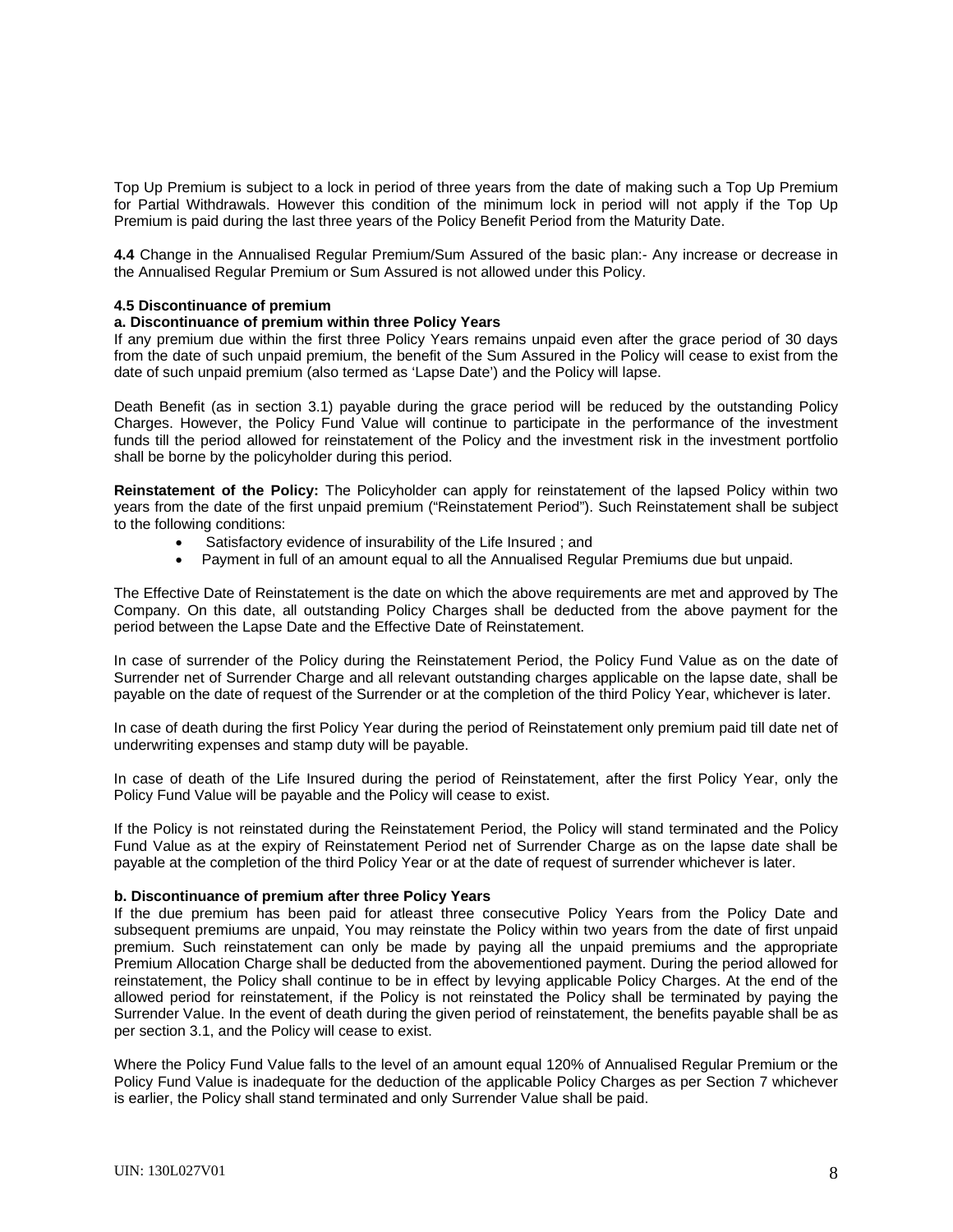### **c. Discontinuance of premium after five Policy Years (Cover Continuance option)**

After the payment of five Annualised Regular Premium, You can opt to discontinue the payment of premium while still keeping the Policy in effect, by submitting a written notice to The Company. In case discontinuance of premium payment has been opted by You, by submitting a written notice to The Company, no further premiums or Top Up Premiums can be paid by You. The Company will continue deduction of applicable Policy Charges and keep the Policy in effect until the Policy Fund Value does not fall below the amount equivalent to 120% of Annualised Regular Premium of the Basic Plan or the Policy Fund Value is inadequate for the deduction of the applicable Policy Charges as per Section 7.

In the event of death during this period, the benefits payable shall be as per section 3.1, and the Policy will cease to exist. Once You have opted for this option, You cannot pay any further premiums or top up premiums under the Policy.

Where the Policyholder fails to submit the notice to the Company within two years from the date of last unpaid premium, the policy shall stand terminated and the Surrender Value shall be paid at the end of such period of two years.

Where the Policy Fund Value falls to the level of an amount equal to 120% of the Annualised Regular Premium of the Basic Plan or the Policy Fund Value is inadequate for the deduction of the applicable Policy Charges as per Section 7 whichever is earlier, the Policy shall stand terminated and the Surrender Value shall be paid.

# **SECTION 5: INVESTMENT FUNDS**

**5.1** The Company holds legal and beneficial interests in the assets of each Investment Fund and has sole discretion on the investment and the management of each Investment Fund within the defined asset portfolio Allocation as set out under section 5.2. The six Investment Funds currently offered under the Policy by The Company are – Growth Opportunities Plus Fund, Build India Fund, Grow Money Plus Fund, Save'n'grow Money Fund, Steady Money Fund and Safe Money Fund.

**5.2** The Company will manage the investment mix of each of the Investment Fund according to the following indicative schedule:

| <b>Investment</b><br><b>Fund</b>     | <b>Objective</b>                                                                                                                                                                                                                                         | <b>Asset Category and Asset</b><br><b>Allocation</b>                                                                                                                        | <b>Risk-Return</b><br><b>Potential</b> |
|--------------------------------------|----------------------------------------------------------------------------------------------------------------------------------------------------------------------------------------------------------------------------------------------------------|-----------------------------------------------------------------------------------------------------------------------------------------------------------------------------|----------------------------------------|
| Growth<br>Opportunities<br>Plus Fund | To provide long term capital<br>appreciation through investing in stocks<br>across all market capitalization ranges<br>(Large, Mid or small)                                                                                                             | Listed Equities: 80% - 100%,<br>Cash & Money Market<br>Securities: 0% -40%                                                                                                  | High                                   |
| Money<br>Grow<br><b>Plus Fund</b>    | To provide long term capital<br>appreciation through investing across a<br>diversified high quality equity portfolio                                                                                                                                     | Listed Equities: 80% - 100%,<br>Cash & Money Market<br>Securities: 0% -40%                                                                                                  | High                                   |
| <b>Build India Fund</b>              | To provide long term capital<br>appreciation, through exposure to<br>equity investments in Infrastructure and<br>allied sectors, and by diversifying<br>investments across various sub-sectors<br>of the infrastructure sector                           | Listed Equities: 80% - 100%;<br>Corporate Bonds and Bank<br>deposits:0% to 20%;<br>Cash & Money Market<br>Securities: 0% -20%                                               | High                                   |
| Save'n'grow<br>Money Fund            | To provide steady accumulation of<br>income in medium to long term by<br>investing in high quality debt papers<br>and government securities and a limited<br>opportunity of capital appreciation. This<br>would be more of a defensively<br>managed fund | Listed Equities: 0% - 60%,<br>Corporate bonds and bank<br>deposits: 0% - 50%,<br>Government bonds and<br>securities: 0% -40%,<br>Cash & Money Market<br>Securities: 0% -40% | Moderate                               |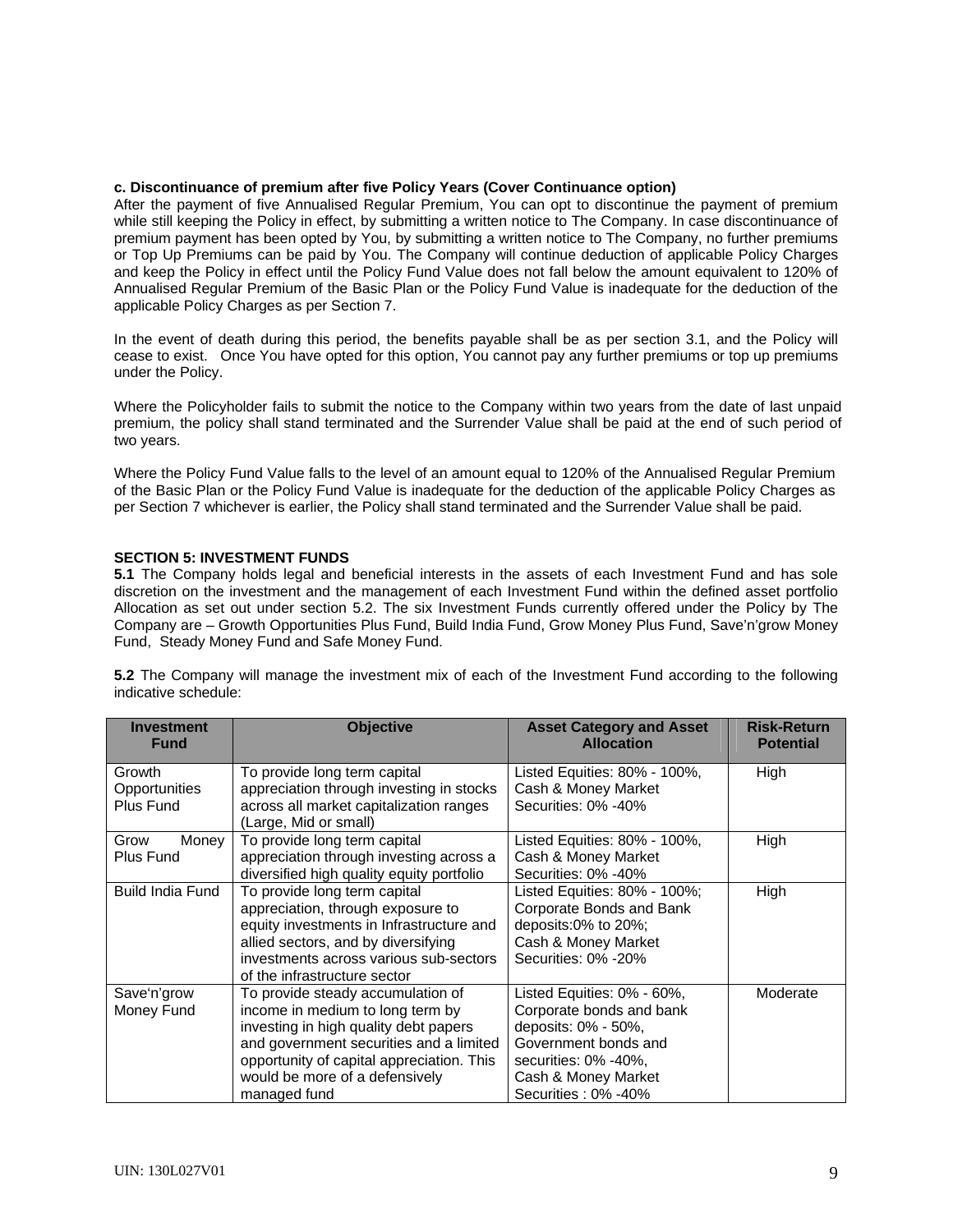| Steady<br>Fund | Money | To provide steady accumulation of<br>income in medium to long term by<br>investing in high quality debt papers<br>and government securities         | Corporate bonds and bank<br>deposits: 20% - 80%,<br>Government bonds and<br>securities: 20% -80%,<br>Cash & Money Market<br>Securities -0% -40% | Low |
|----------------|-------|-----------------------------------------------------------------------------------------------------------------------------------------------------|-------------------------------------------------------------------------------------------------------------------------------------------------|-----|
| Safe<br>Fund   | Money | To provide capital protection through<br>investments in low-risk money-market &<br>short-term debt instruments with<br>maturity of 1 year or lesser | Corporate bonds and bank<br>deposits: 0% - 60%,<br>Government bonds and<br>securities: 0%-60%,<br>Cash & Money Market<br>Securities -0% -40%    | Low |

Note:

- Growth Opportunities Plus Fund, Build India Fund, Grow Money Plus Fund, Save'n'grow Money Fund, Steady Money Fund and Safe Money Fund are the names of the Investment Funds and do not in any manner indicate the quality of the Investment Funds, their future prospects or returns.
- Investments in the Investment Funds are subject to market and other risks and the achievement of the Objective of any of the Investment Funds cannot be assured.
- The Company may from time to time change the asset portfolio Allocation in the existing Investment Funds with the approval of the Insurance Regulatory and Development Authority.

# **5.4 Investment Fund Valuation**

The valuation of assets under each Investment Fund will be done in accordance with the regulations issued by the Insurance Regulatory and Development Authority ('IRDA') in that regard (and is subject to change in accordance with the changes in regulations) and the internal rules of The Company.

The Unit Price shall be computed based on whether The Company is purchasing (appropriation price) or selling (expropriation price) the assets in order to meet the day to day transactions of Unit Allocations and Unit redemptions i.e. The Company shall be required to sell/purchase the assets if Unit redemptions/Allocations exceed Unit Allocations/redemptions at the Valuation Date.

The Appropriation price shall apply in a situation when The Company is required to purchase the assets to allocate the Units at the Valuation Date. This shall be the amount of money that The Company should put into the fund in respect of each Unit it allocates in order to preserve the interests of the existing Policyholders. The Unit Price will be computed as follows: Market value of investment held by the fund plus the expenses incurred in the purchase of the assets plus the value of any current assets plus any accrued income net of fund management charges less the value of any current liabilities less provisions, if any. This gives the net asset value of the fund. Dividing by the number of Units existing at the Valuation Date (before any new Units are allocated), gives the Unit Price of the fund under consideration.

The Expropriation price shall apply in a situation when The Company is required to sell assets to redeem the Units at the Valuation Date. This shall be the amount of money that The Company should take out of the fund in respect of each Unit it cancels in order to preserve the interests of the continuing Policyholders. The Unit Price will be computed as follows: Market Value of investment held by the fund less the expenses incurred in the sale of the assets plus the value of any current assets plus any accrued income net of fund management charges less the value of any current liabilities less provisions, if any. This gives the net asset value of the fund. Dividing by the number of Units existing at the Valuation Date (before any Units are redeemed), gives the Unit Price of the fund under consideration.

The Company is aiming to value the Investment Funds on each day the financial markets are open. The Company however, reserves the right to value less frequently in extreme circumstances, where the value of the assets may be too uncertain. In such circumstances The Company may defer valuation of assets until normality returns. Examples of such circumstances are:

- a) When one or more stock exchanges which provide a basis for valuation for a substantial portion of the assets of the fund are closed other than for ordinary holidays.
- b) When, as a result of political, economic, monetary or any circumstances out of the control of The Company, the disposal of the assets of the Investment Fund are not reasonable or would not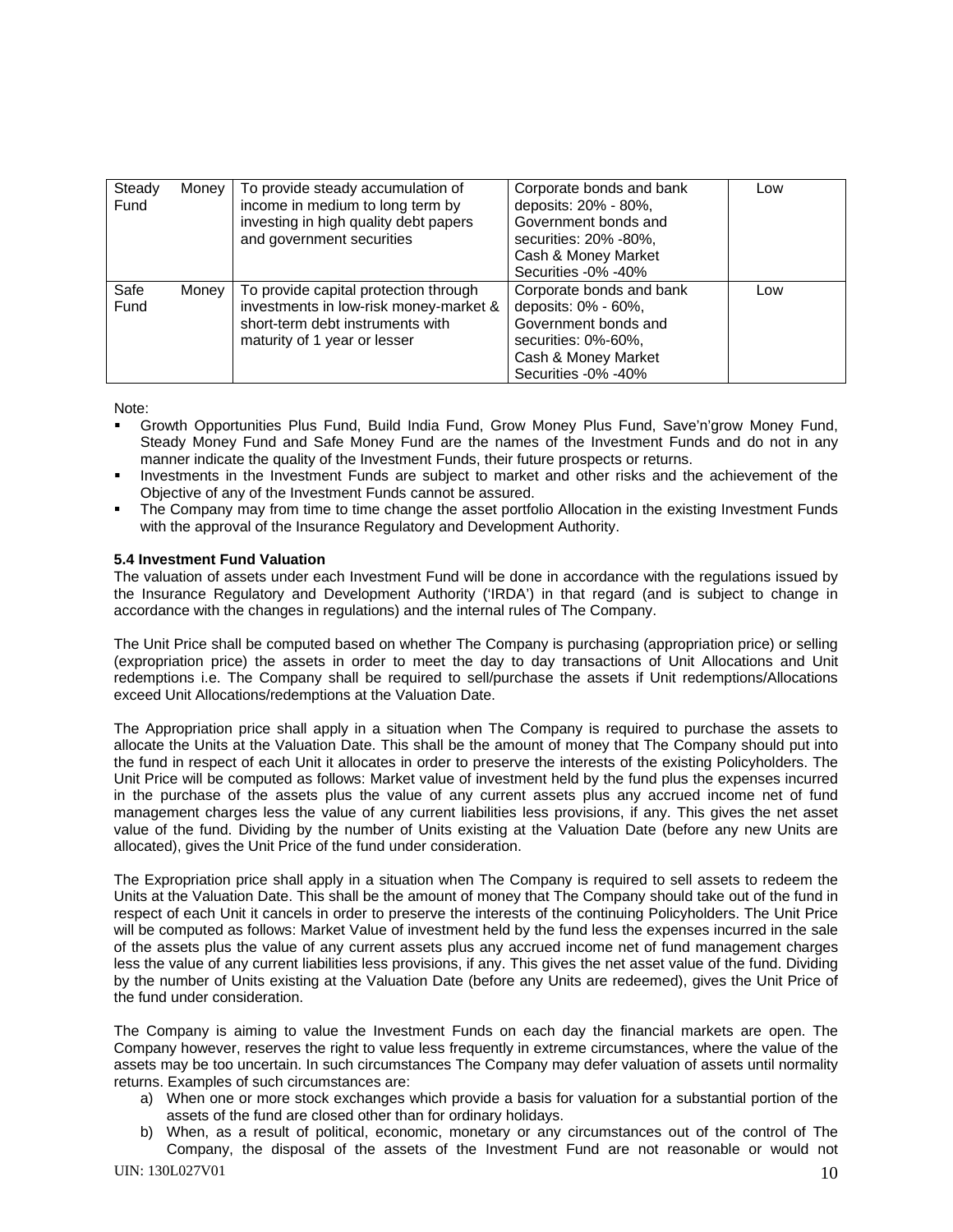reasonably be practicable without being detrimental to the interests of the remaining Policyholders invested in the Investment Fund;

- c) During periods of extreme volatility of markets during which surrenders and Switches would, in of The Company, be detrimental to the interests of the existing Policyholders invested in the Investment Fund;
- d) In case of natural calamities, strikes, war, civil unrest, riots and bandhs;
- e) In event of any force majeure or disaster that affects our normal functioning;
- f) If so desired by the Insurance Regulatory and Development Authority.

# **5.5 Investment Fund Addition**

The Company may from time to time create and add new Investment Funds with different fees/ charges with the approval of the Insurance Regulatory and Development Authority and consequently, new Investment Funds may be made available to You. All provisions of the Policy will apply to such new Investment Funds unless stated otherwise.

# **5.6 Investment Fund Closure**

The Company reserves the right to close any Investment Fund at any time by giving a three month written notice of its intention to close an Investment Fund and from the date of such closure The Company will cease to create or cancel Units in the said Investment Fund ('Closing Investment Fund'). Closure of an Investment Fund will be on the happening of an event which in the sole opinion of The Company requires the said Investment Fund to be closed and such closure of an Investment Fund shall be subject to prior approval of Insurance Regulatory and Development Authority. The Company will require the Policyholder who has invested in the Closing Investment Fund to replace it with another Investment Fund/s ('Replacing Investment Fund') in the form specified by The Company and before the date specified in the written notice of The Company. Upon receiving Your notification, Units in the Closing Investment Fund allocated to this Policy will be cancelled on the last Valuation Date of the Closing Investment Fund. The Company will replace the Closing Investment Fund with the Replacing Investment Fund/s chosen by You, by creating Units in the Replacing Investment Fund/s, with proceeds from the cancellation of Units in the Closing Investment Fund on the last Valuation Date of the Closing Investment Fund.

If The Company has not received valid notification from You for modification of Your Investment Fund Allocation by the time of closure of the Investment Fund, The Company will:

- Switch Your funds from the Closing Investment Fund to the most conservative Investment Fund then available; and
- Change Your Investment Fund Allocation in such a way that the percentage allocated to the Closing Investment Fund is added to the percentage allocated to the most conservative Investment Fund option then available. Currently the most conservative Investment Fund option is Safe Money Fund. The Company would however declare the most conservative Investment Fund option from time to time depending upon its then current Investment profile.

### **5.7 Switch amongst Investment Funds**

You can apply for Switch of Your Investment Fund/s from one Investment Fund to another through a Switch Application Form specified by The Company. The facility of Switch would be subject to the administrative rules of The Company, existing at the time of Your Switch application. Switch of funds will be effected at a Unit Price declared on the date Your Switch application is received and accepted by The Company before 3.00 p.m. and on the next day's Unit Price declared if the application is received and accepted at The Company after 3.00 p.m. You are entitled to make twelve Switches per Policy Year free of charge. Every additional Switch in a Policy Year would be subject to a charge as mentioned in Section7. Unutilised Switches of any Policy Year cannot be carried forward to the succeeding Policy Years. The minimum amount of a Switch transaction should be Rs.1,000.

Switch among Investment Funds is not allowed during the Reinstatement period (if the Policy is in Lapse stage) and Extended Maturity Period.

### **5.8 Risks of investments**

Investments in any of the Investment Funds are subject to the following, amongst other risks:

 The premium paid in Unit Linked Insurance policies are subject to investment risks associated with capital markets and the NAVs of the units may go up or down based on the performance of the fund and factors influencing the capital market and the insured is responsible for his/her decisions.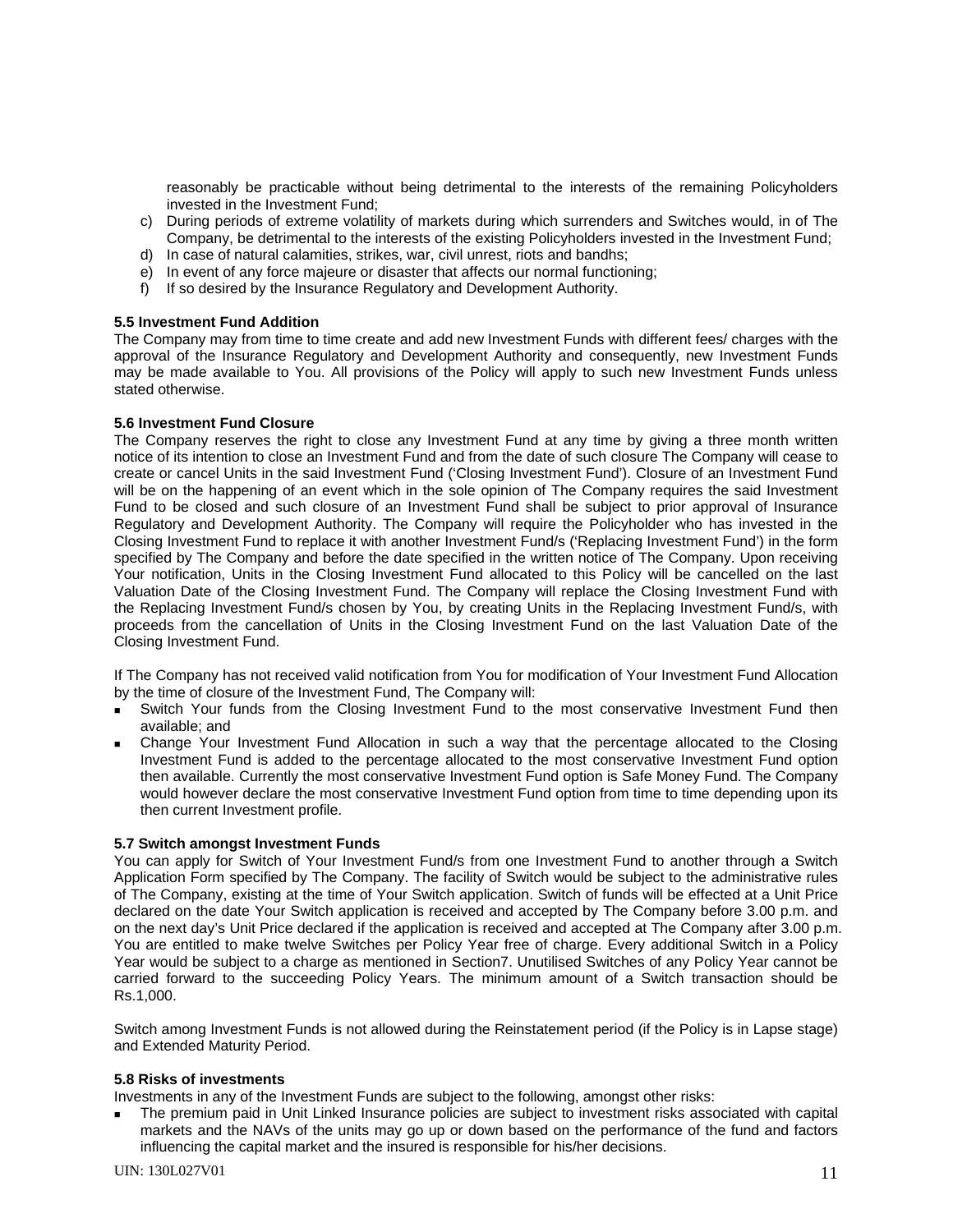- The past performance of these or other Investment Funds of The Company do not indicate the future performance of these Investment Funds.
- The investment risk in investment portfolio is borne by the Policyholder.

### **SECTION 6: UNITS**

### **6.1 Creation of Units**

The Units shall be created based on the Unit Price.

Units will be created in the Investment Fund/s on receipt by The Company of the premium (except first year regular annual premium) alongwith a local cheque/demand draft payable at par at the place where the premium/application for Switch is received on the following basis:

- the same day's closing Unit Price shall be applicable if received by 3.00 p.m.
- the next day's closing Unit Price shall be applicable if received after 3.00 p.m.

In respect of premiums received with outstation cheques/demand drafts at the place where the premium is received, the closing Unit Price of the day on which cheques/demand draft is realized shall be applicable.

In case the premium is paid in advance, Units will be created only on the due date. No interest shall be payable on premium paid in advance.

#### **6.2 Cancellation of Units**

Units will be cancelled from the Investment Funds, wherein an application (including claims, surrender, Policy closure, Switch request, partial withdrawal, free look closure) is received by The Company:

- by 3.00 p.m., at the same day's closing Unit Price shall be applicable.
- after 3.00 p.m., at the next day's closing Unit Price shall be applicable.

Under extraordinary circumstances, such as extreme volatility of the value of the investments of the Investment Funds The Company may delay cancellation of Units from an Investment Fund if it is necessary to do so in order to maintain fairness and equity between Policyholders remaining in that Investment Fund and the Policyholders leaving that Investment Fund. Where this applies, The Company may delay cancellation of all or part of the Investment Funds for upto 30 days. If The Company delays the cancellation, The Company will use the Unit Prices that apply on the day on which the cancellation actually takes place.

### **SECTION 7: POLICY CHARGES**

### **7.1 Premium Allocation Charge**

This charge is recovered as a percentage of the premium / Top Up Premium, as the case may be, received by the Company. The balance known as Allocation amount is utilised to create Units for Your Policy in accordance with the Investment Fund Allocation mentioned by You.

This charge is applied as per the following matrix depending upon the premium pertaining to the respective Policy Year.

| <b>Policy Year</b> | % of Annualised<br><b>Regular Premium</b> |
|--------------------|-------------------------------------------|
|                    | 100%                                      |
| 2                  | 5%                                        |
| 3                  | 5%                                        |
|                    | 5%                                        |
| 5                  | 5%                                        |
| հ+                 | 0%                                        |

The Premium Allocation Charge for a Top Up Premium is 1.5%.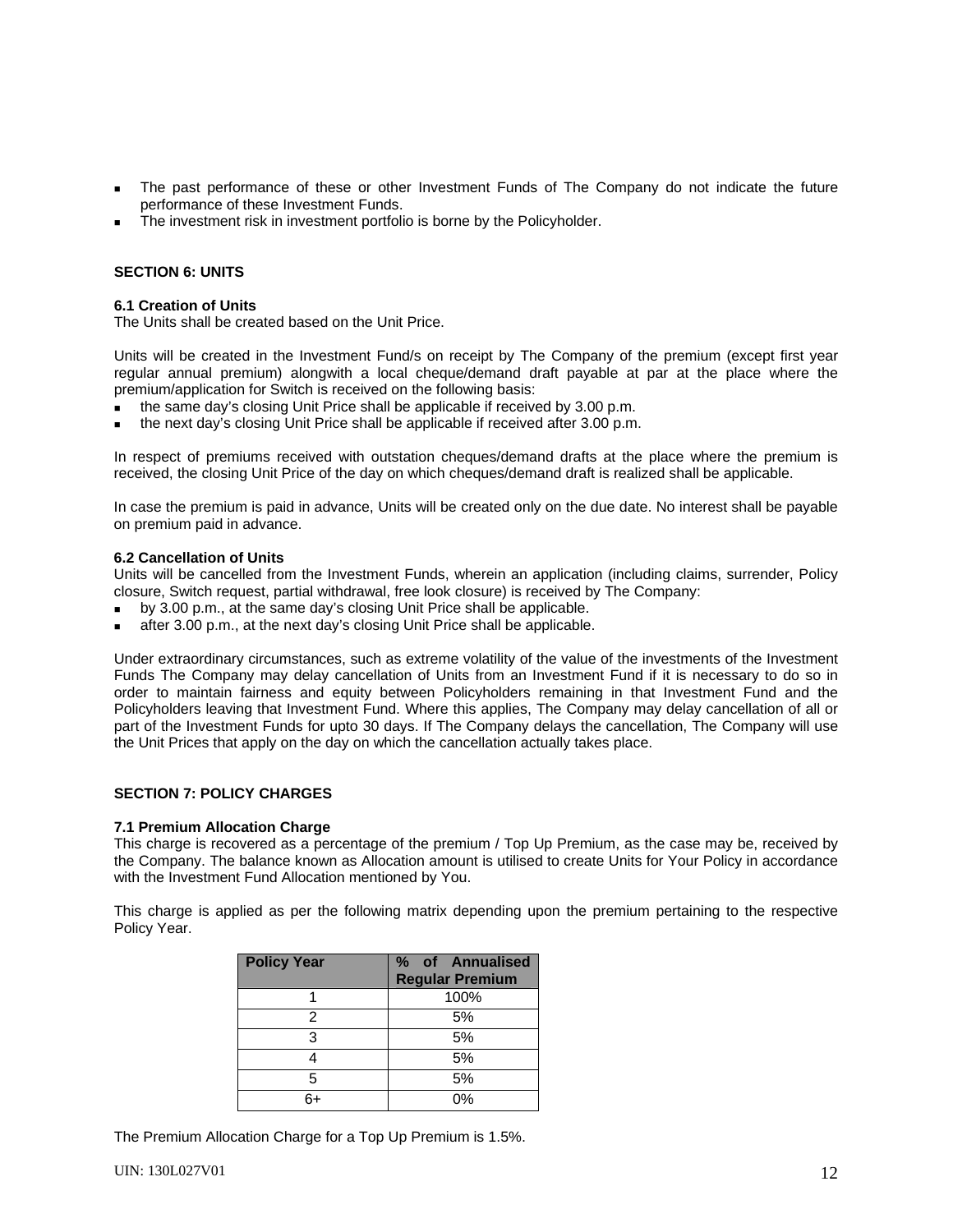Service tax including cess and surcharge as per prevailing rates, will be applicable on all charges in the first Policy Year and will be deducted from the Policy Fund Value in the second Policy Year (for monthly mode of premium payment the deduction will be made in the 13th and 14th Policy Month and for all other modes the deductions will be made in the13th Policy Month), along with the service tax including cess and surcharge, as applicable, for the second Policy Year.

Service tax including cess and surcharge will be applicable on Premium Allocation Charge for Annualised Regular Premium / Top Up Premium as per the prevailing rates and will be deducted from the Annualised Regular Premium / Top Up Premium.

# **7.2 Policy Administration Charge**

No Policy Administrative Charge will be deducted in the first Policy Year. From the second Policy Year onwards, the Policy Administrative Charge is Rs 63 per month. This charge will increase by 5% p.a. compounded annually. The Policy Administration Charge will be deducted by cancellation of Units at the prevailing Unit Price on the corresponding Policy Date in each Policy Month.

Service tax including cess and surcharge will be applicable on the Policy Administration Charge as per the prevailing rates and will be deducted by cancellation of Units.

### **7.3 Fund Management Charge**

Fund Management Charge will be charged by adjustment of the Unit Price on the Investment Fund/s on each Valuation Date.

| <b>Investment Fund</b>         | <b>Management</b><br><b>Charge</b><br><b>Fund</b><br>per |
|--------------------------------|----------------------------------------------------------|
|                                | annum                                                    |
| Growth Opportunities Plus Fund | 1.35%                                                    |
| Grow Money Plus Fund           | 1.35%                                                    |
| <b>Build India Fund</b>        | 1.35%                                                    |
| Save 'n' Grow Money Fund       | 1.25%                                                    |
| <b>Steady Money Fund</b>       | 1.00%                                                    |
| Safe Money Fund                | 1.00%                                                    |

Service tax including cess and surcharge will be applicable on the Fund Management Charge as per the prevailing rates and will be levied at the time of computation of Unit Price and adjusted in the Unit Price calculation.

### **7.4 Mortality Charge**

This charge is levied to provide You the life insurance benefit. This charge is applied on the Sum At Risk (as defined below) and is deducted proportionately by cancellation of Units at the prevailing Unit Price on the corresponding Policy Date in each Policy Month. This charge will be based on Your Age at inception of the Policy which will remain level throughout the Policy Benefit Period.

Sum At Risk is defined as the excess of Sum Assured over Policy Fund Value as on the corresponding Policy Date in the Policy Month.

The annual Mortality Charge per thousand rupees of Sum at Risk for all Ages of healthy lives is as follows:

| Age at the inception of the Policy | Mortality Charges Male\Female |
|------------------------------------|-------------------------------|
| (in years)                         | per thousand sum at risk      |
| 5 to 17                            | 2.4                           |
| 18 to 30                           | 2.8                           |
| 31 to 40                           | 4.0                           |
| 41 to 45                           | 6.7                           |
| 46 to 50                           | 11.0                          |
| 51 to 55                           | 20 O                          |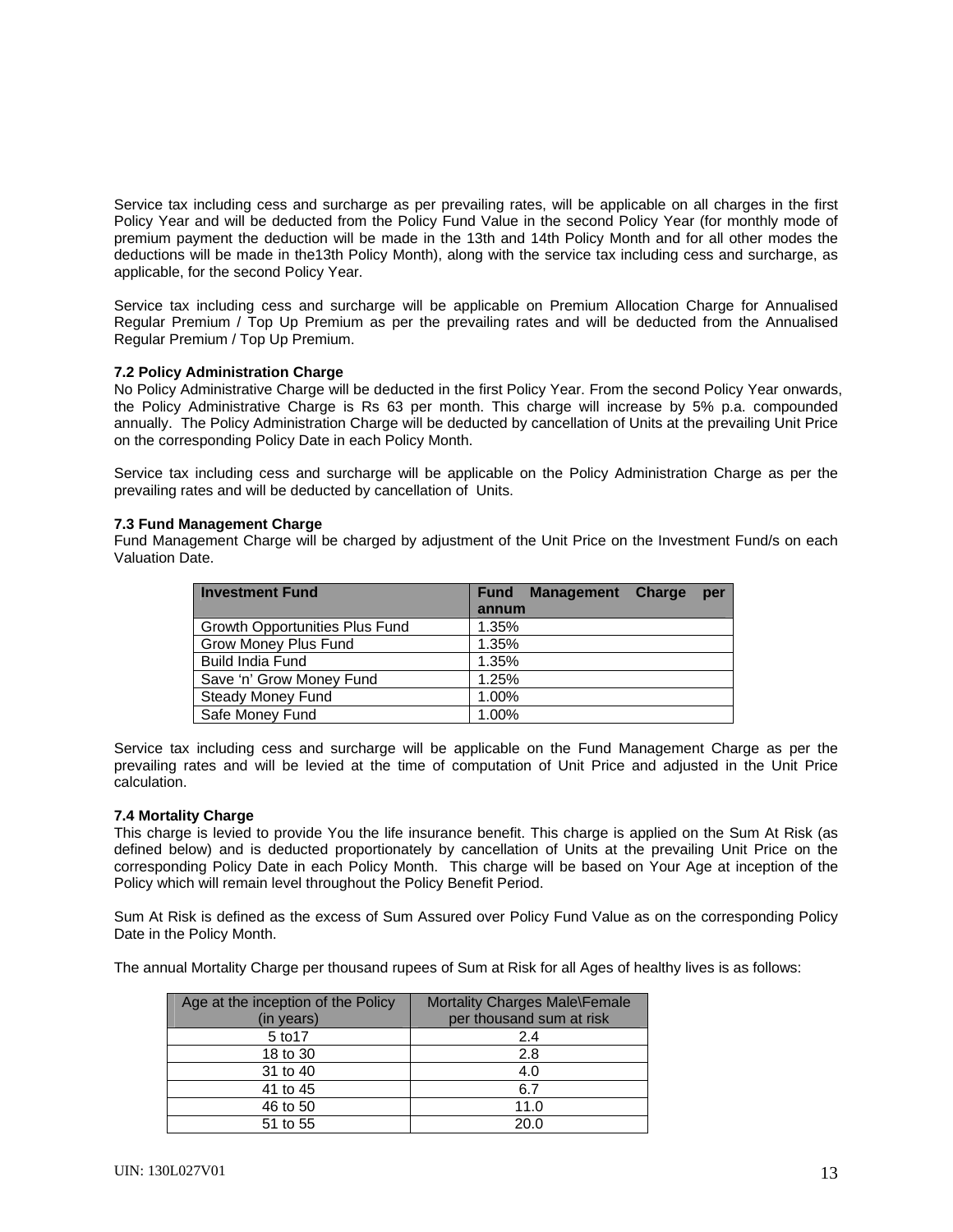These rates in the above table are guaranteed to remain the same during the Policy Benefit Period. Service tax including cess and surcharge will be applicable as per the prevailing rates and will be deducted from the Policy Fund Value by cancellation of units.

### **7.5 Surrender Charge**

The Surrender Charge to be levied may vary based on the duration of the Policy and are levied as a percentage of premium for the first policy year and as a percentage of the Policy Fund Value from the second policy year onwards, at the time of surrender. The Surrender Charges are as follows:

**Surrender Charge if Policy is surrendered in the first Policy Year** 

| <b>Complete Policy Years for</b><br>which premiums have been paid | Surrender Charge as a percentage<br>of premium received in first year |
|-------------------------------------------------------------------|-----------------------------------------------------------------------|
| Less than one year                                                | 100%                                                                  |
| One year                                                          | 95%                                                                   |

**Surrender Charge if Policy is surrendered after first Policy Year** 

| <b>Policy Year</b> | <b>Surrender Charge</b> |
|--------------------|-------------------------|
|                    | 15%                     |
| -3                 | 10%                     |
|                    | 5%                      |
| 5                  | 3%                      |
| 6 onwards          | በ%                      |

Service tax including cess and surcharge will be applicable on the Surrender Charge as per the prevailing rates (only at the time of surrender of the Policy) and will be deducted from the Policy Fund Value or premium on the date when Surrender Value is paid

### **7.6 Switch Charge**

Twelve Switches amongst Investment Funds are free every Policy Year. Every additional Switch in a Policy Year would be subject to a charge which is currently at Rs.100/per Switch. Service tax including cess and surcharge will be applicable on the Switch Charge as per the prevailing rates.

# **7.7 Revision of Charges:**

The Company may at anytime revise any/all of the below mentioned charges to the maximum limits as indicated, subject to prior approval from Insurance Regulatory and Development Authority of India (IRDA):

- Fund Management Charge: The maximum charge will be the minimum of 2% for each of the investment funds, subject to IRDA approval or the cap prescribed by IRDA.
- Switch charge: This charge shall not exceed Rs.300 per partial withdrawal / switch.

# **SECTION 8: TERMINATION OF THE POLICY**

The Policy will terminate on the earliest of the following:

- The date The Company receives Your application for Surrender of the Policy;
- The Maturity Date of the Policy, as per Section 3.2;
- The date of intimation of the death of the Life Insured:
- The date of happening of the event/s as mentioned in Section 4.5:
- The date on which the Policy Fund Value becomes inadequate for the deduction of relevant Policy Charges or becomes equal to 120% of Annualised Regular Premium of the basic plan.

# **SECTION 9: OTHER PROVISIONS**

### **9.1 Taxation**

The tax benefits on the Policy would be as per the prevailing provisions of the tax laws in India. If required by the relevant legislations prevailing from time to time, The Company will withhold taxes from the benefits payable under the Policy.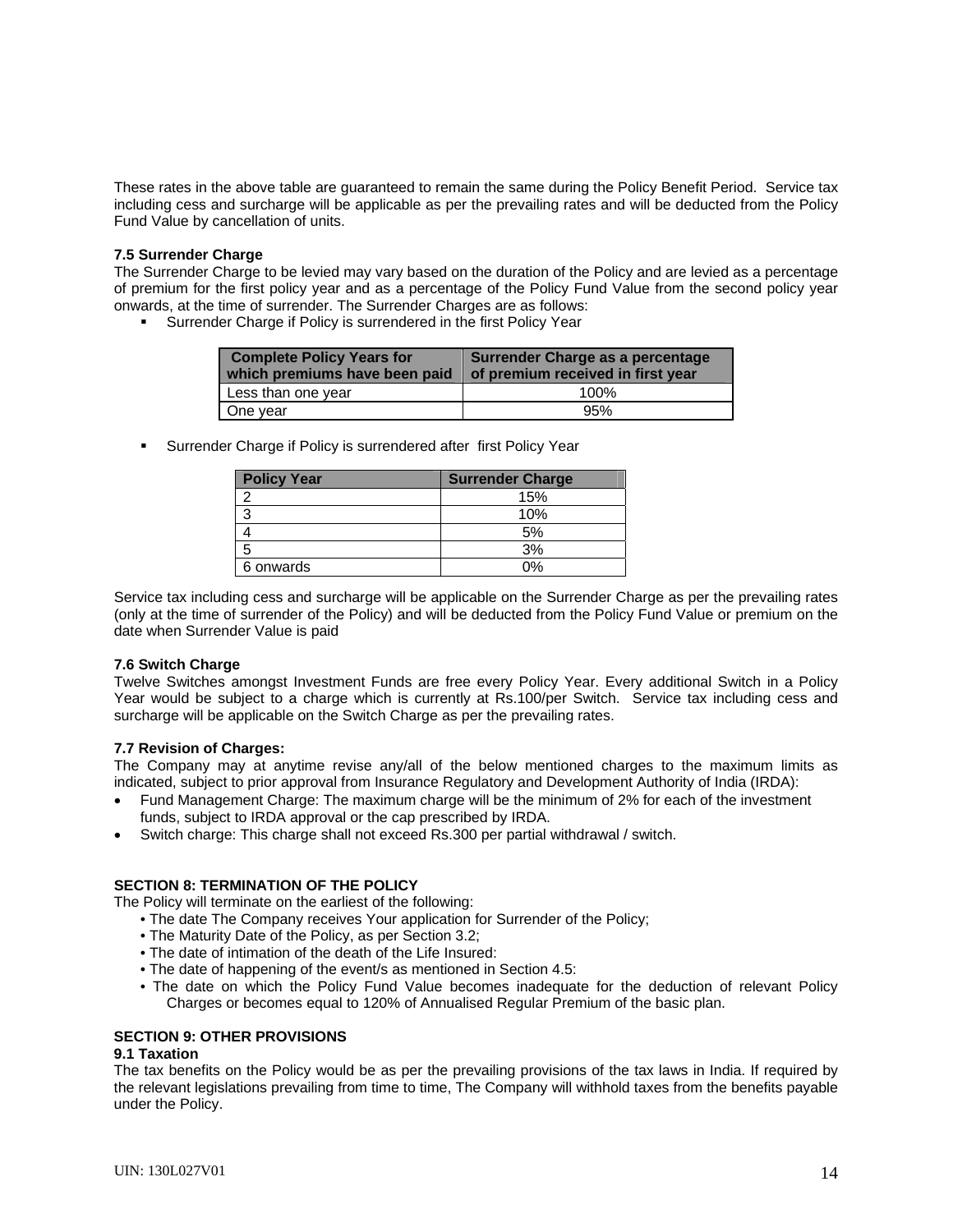The Company reserves the right to recover statutory levies including service tax by way of adjustment of the premiums paid by You or make necessary recoveries from the Policy Fund Value. As per the current laws, Service Tax including cess and surcharge at prevailing rates will be levied on all charges and any amount that is not allocated to Investment Funds in this Policy.

### **9.2 Currency and Place of Payment**

All payments to or by The Company will be in Indian rupees and shall be in accordance with the prevailing Exchange Control regulations and other relevant laws of India.

### **9.3 Unit Statement**

Unit Statement is a statement of Units held under the Policy and shall be issued on every Policy Anniversary Date and as and when transactions such as Switch of Investment Funds, Top Up Premium or Partial Withdrawal are affected.

# **9.4 Customer Service**

You can seek clarification or assistance on the Policy from the following:

- The Agent from whom the Policy was bought
- The Customer Service Representative of The Company at toll free no. 1800 102 4444
- SMS "SERVICE" to 56677
- Email: service@bharti-axalife.com
- Mail to: Customer Service

Bharti AXA Life Insurance Company Ltd. Unit No. 601 & 602, 6th Floor Raheja Titanium, Off Western Express Highway, Goregaon (E), Mumbai-400 063

### **9.5 Grievance Redressal**

1. In case you have any query or complaint/ grievance, you may approach our office at the following address:

> Bharti AXA Life Insurance Company Ltd. Unit No. 601 & 602, 6th Floor, Raheja Titanium, Off Western Express Highway, Goregaon (E), Mumbai-400 063

Toll Free Contact No.: 1800 102 4444 Email ID: complaints.unit@bharti-axalife.com www.bharti-axalife.com

2. In case you are not satisfied with the decision of the above office, or have not received any response within 10 days, you may contact the following official for resolution:

Complaint Redressal Officer

Toll Free Contact No: 1800 102 4444 Email ID: cro@bharti-axalife.com

- 3. In case you are not satisfied with the decision/ resolution of the Company, you may approach the Insurance Ombudsman at the address given below if your grievance pertains to:
	- Insurance claim that has been rejected or dispute of a claim on legal construction of the policy
	- Delay in settlement of claim
	- Dispute with regard to premium
	- Non-receipt of your insurance document

A detailed list of all ombudsman is also mentioned below: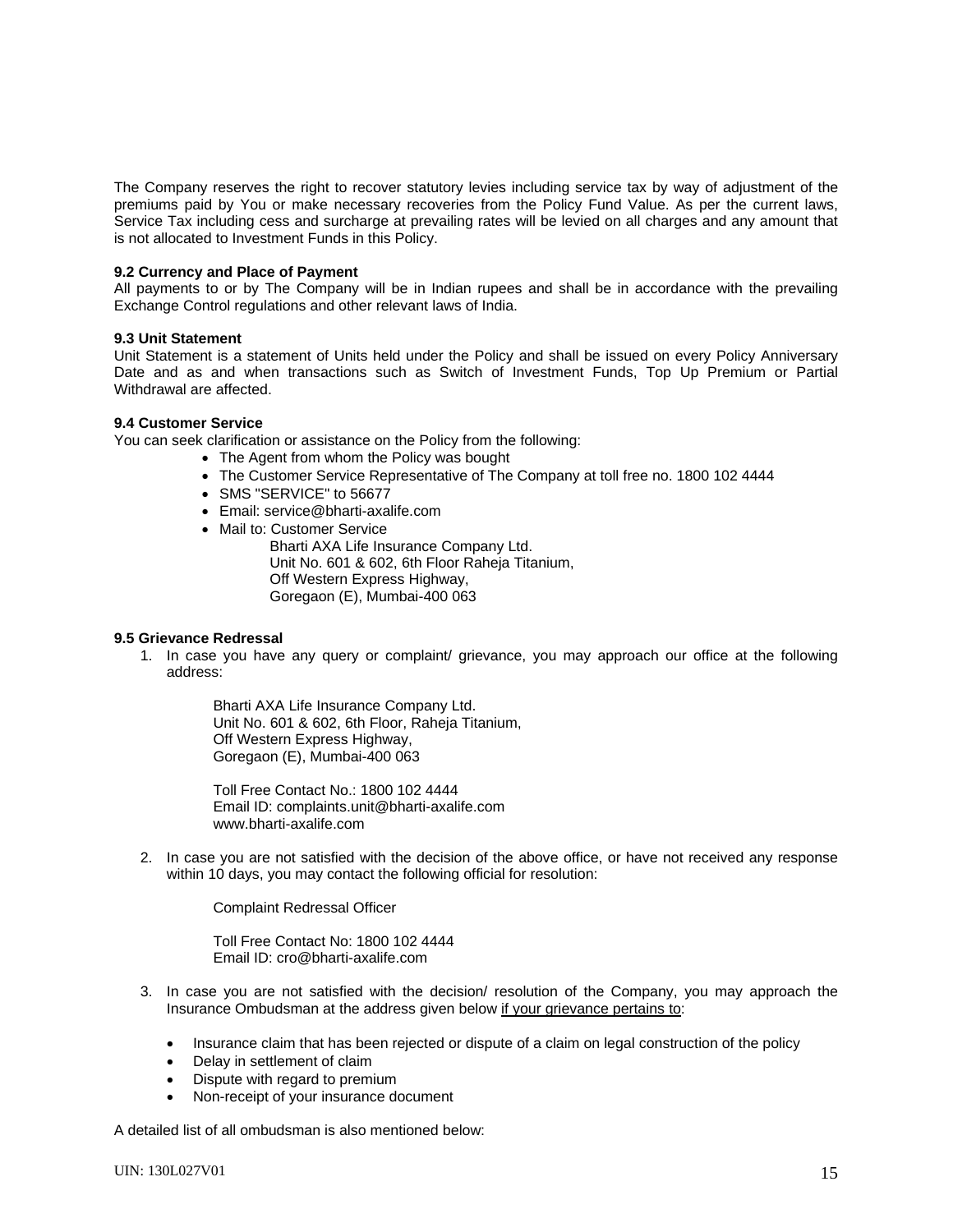| Office of the<br>Ombudsman | Name of the Ombudsmen                        | <b>Contact Details</b>                                                                                                                                                | <b>Areas of Jurisdiction</b>                                                                 |
|----------------------------|----------------------------------------------|-----------------------------------------------------------------------------------------------------------------------------------------------------------------------|----------------------------------------------------------------------------------------------|
| <b>AHMEDABAD</b>           | Shri Amitabh                                 | Insurance Ombudsman<br>Office of the Insurance Ombudsman<br>2 nd floor, Ambica House<br>Nr. C.U.Shah College<br>5, Navyug Colony, Ashram Road,<br>AHMEDABAD - 380 014 | Gujarat, UT of Dadra &<br>Nagar Haveli, Daman and<br>Diu                                     |
|                            |                                              | Tel.079-27546150<br>Fax:079-27546142<br>E-mail:insombahd@rediffmail.com                                                                                               |                                                                                              |
| <b>BHOPAL</b>              | Shri N.A.Khan                                | Insurance Ombudsman<br>Office of the Insurance Ombudsman<br>Janak Vihar Complex, 2 nd floor<br>Malviya Nagar,<br><b>BHOPAL</b>                                        | Madhya Pradesh &<br>Chhattisgarh                                                             |
|                            |                                              | Tel. 0755-2769201/02 Fax:0755-2769203<br>E-mail: bimalokpalbhopal@airtelbroadband.in                                                                                  |                                                                                              |
| <b>BHUBANESHWAR</b>        | Shri S.K.Dhal                                | Insurance Ombudsman<br>Office of the Insurance Ombudsman<br>62, Forest Park<br><b>BHUBANESHWAR-751009</b>                                                             | Orissa                                                                                       |
|                            |                                              | Tel.0674-2596461(Direct)<br>Secretary No.: 0674-2596455<br>Tele Fax - 0674-2596429<br>E-mail: ioobbsr@dataone.in                                                      |                                                                                              |
| <b>CHANDIGARH</b>          | Shri K.M.Chadha                              | Insurance Ombudsman<br>Office of the Insurance Ombudsman S.C.O.<br>No.101, 102 & 103 2 nd floor, Batra Building<br>Sector 17-D,<br>CHANDIGARH - 160 017               | Punjab, Haryana,<br>Himachal Pradesh, Jammu<br>& Kashmir, UT of<br>Chandigarh                |
|                            |                                              | Tel.: 0172-2706196<br>Fax: 0172-2708274<br>E-mail: ombchd@yahoo.co.in                                                                                                 |                                                                                              |
| <b>CHENNAI</b>             | Shri K.Sridhar                               | Insurance Ombudsman<br>Office of the Insurance Ombudsman<br>Fatima Akhtar Court, 4th floor, 453 (old 312)<br>Anna Salai, Teynampet,<br><b>CHENNAI-600018</b>          | Tamil Nadu, UT-<br>Pondicherry Town and<br>Karaikal (which are part of<br>UT of Pondicherry) |
|                            |                                              | Tel. 044-24333678<br>Fax: 044-24333664<br>E-mail: insombud@md4.vsnl.net.in                                                                                            |                                                                                              |
| <b>NEW DELHI</b>           | Sri P.K.Mishra                               | Insurance Ombudsman<br>Office of the Insurance Ombudsman<br>2/2 A, Universal Insurance Bldg. Asaf Ali Road<br><b>NEW DELHI-110002</b>                                 | Delhi & Rajashthan                                                                           |
|                            |                                              | Tel. 011-23239611<br>Fax: 011-23230858<br>E-mail: iobdelraj@rediffmail.com                                                                                            |                                                                                              |
| <b>GUWAHATI</b>            | Shri Sarat Chandra Sarma Insurance Ombudsman | Office of the Insurance Ombudsman<br>Jeevan Nivesh, 5th floor<br>Nr. Panbazar Overbridge, S.S. Road<br><b>GUWAHATI - 781 001</b>                                      | Assam, Meghalaya,<br>Manipur, Mizoram,<br>Arunachal Pradesh,<br>Nagaland and Tripura         |